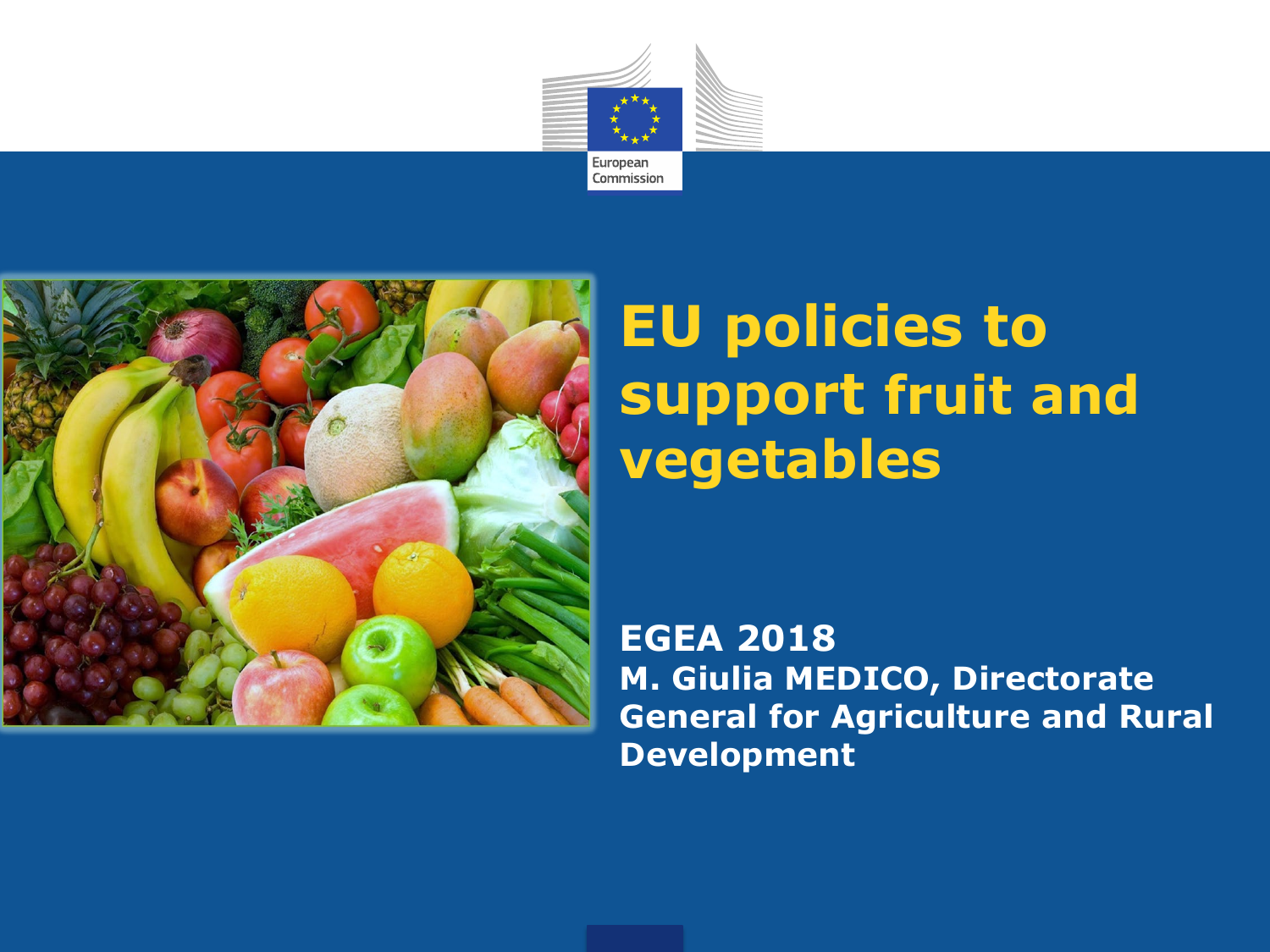# **EU policies to support fruit/vegetables**

#### 1. **Promotion policy** reformed in 2014

- stronger budget to support EU producers
- part budget earmarked for healthy eating increasing fruit and vegetables consumption

| <b>Fruit/vegetables →</b>                                        |                 | <b>Approved</b><br>proposals<br>promoting F&V | <b>EU budget</b>   |                                      |  |  |
|------------------------------------------------------------------|-----------------|-----------------------------------------------|--------------------|--------------------------------------|--|--|
| One of the biggest share                                         |                 |                                               | <b>EUR million</b> | $\frac{1}{2}$<br>promotion<br>budget |  |  |
| 2016                                                             | simple<br>multi | 14<br>1                                       | 28,30<br>1,32      | 34,80<br>1,62                        |  |  |
| 2017                                                             | simple<br>multi | 8<br>3                                        | 11,76<br>10,90     | 8,84<br>8,19                         |  |  |
| 2018*                                                            | simple          | 18                                            | 29,16              | 15,02                                |  |  |
|                                                                  | multi           | 6                                             | 13,62              | 6,81                                 |  |  |
| Source: Chafea *Preliminary figures: contracts under negotiation |                 |                                               |                    |                                      |  |  |

 *Source: [Chafea](https://ec.europa.eu/chafea/agri/funding-opportunities/simple-and-multi-programmes) \*Preliminary figures: contracts under negotiation*

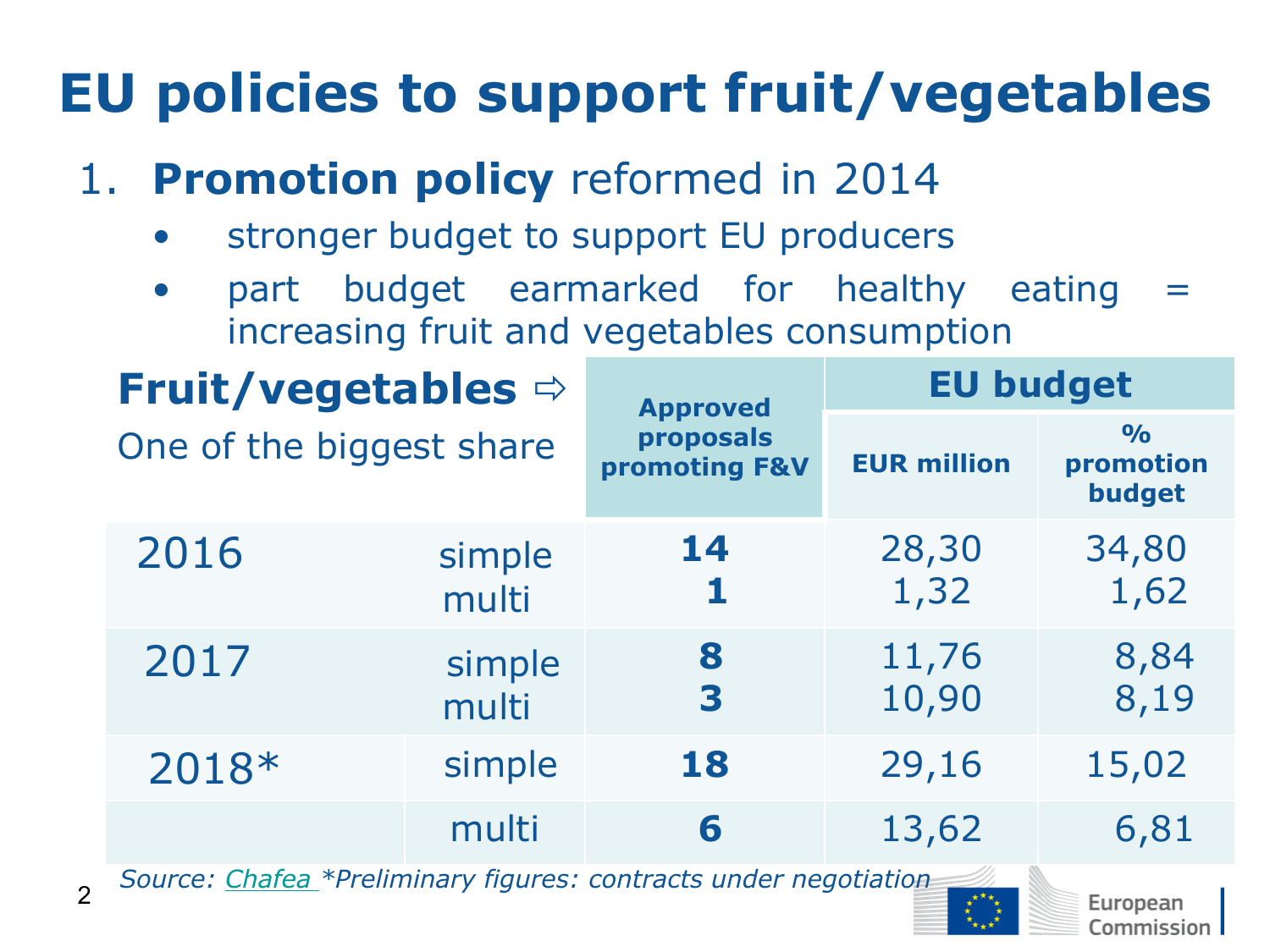## **EU policies to support fruit/vegetables**

- 2. Promotion/information actions by **producer organisations**  $\Rightarrow$  EUR 10,8 million in 2016
- 3. **School schemes**  $\Rightarrow$  supply of fruit and vegetables and educational measures

| <b>School</b><br>year | <b>EU aid</b><br><b>(EUR)</b><br>million) | <b>MS expenditure</b><br>(EUR million and %) | <b>Children</b><br>(million) | <b>F&amp;V supplied</b><br>(tonnes) |
|-----------------------|-------------------------------------------|----------------------------------------------|------------------------------|-------------------------------------|
| 2015/2016             | 150                                       | $109,5$ $(73\%)$                             | 11,7                         | 75 000                              |
| 2016/2017             | 150                                       | 116,7 (78%)                                  | 12,3                         | 74 600                              |
| 2017/2018*            | 146                                       | 87,9 (60%)                                   | not yet available            | not yet available                   |

*Source: Member States expenditure declarations and monitoring reports in [Europa.](https://ec.europa.eu/agriculture/sfs_en) \* Figures refer to school fruit/vegetables only; monitoring reports are due on 31/1/2019.*

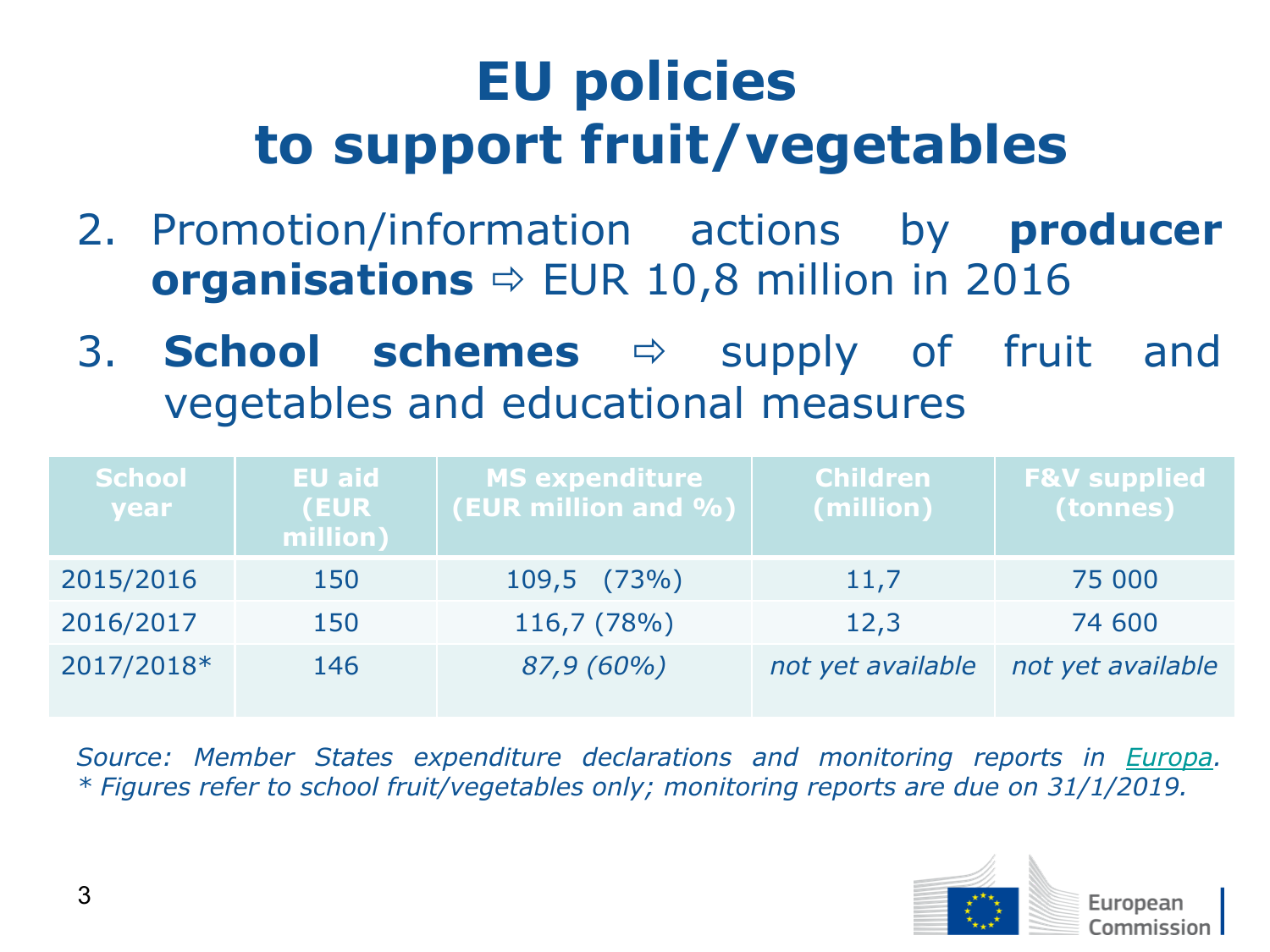## **Challenges to EU policy to support fruit and vegetables**

- **2/3** EU countries **below** WHO recommended intake of 400 g per day
- **Decrease** consumption
	- $\triangleright$  changing lifestyles (unhealthy diets)
	- $\triangleright$  price differences to other alternatives
- Focus on **health** to boost consumption

#### Each new generation consumes fewer vegetables than the previous generation and decreases consumption with age

Evolution of average quantities of vegetables consumed (g / d) and generation effects